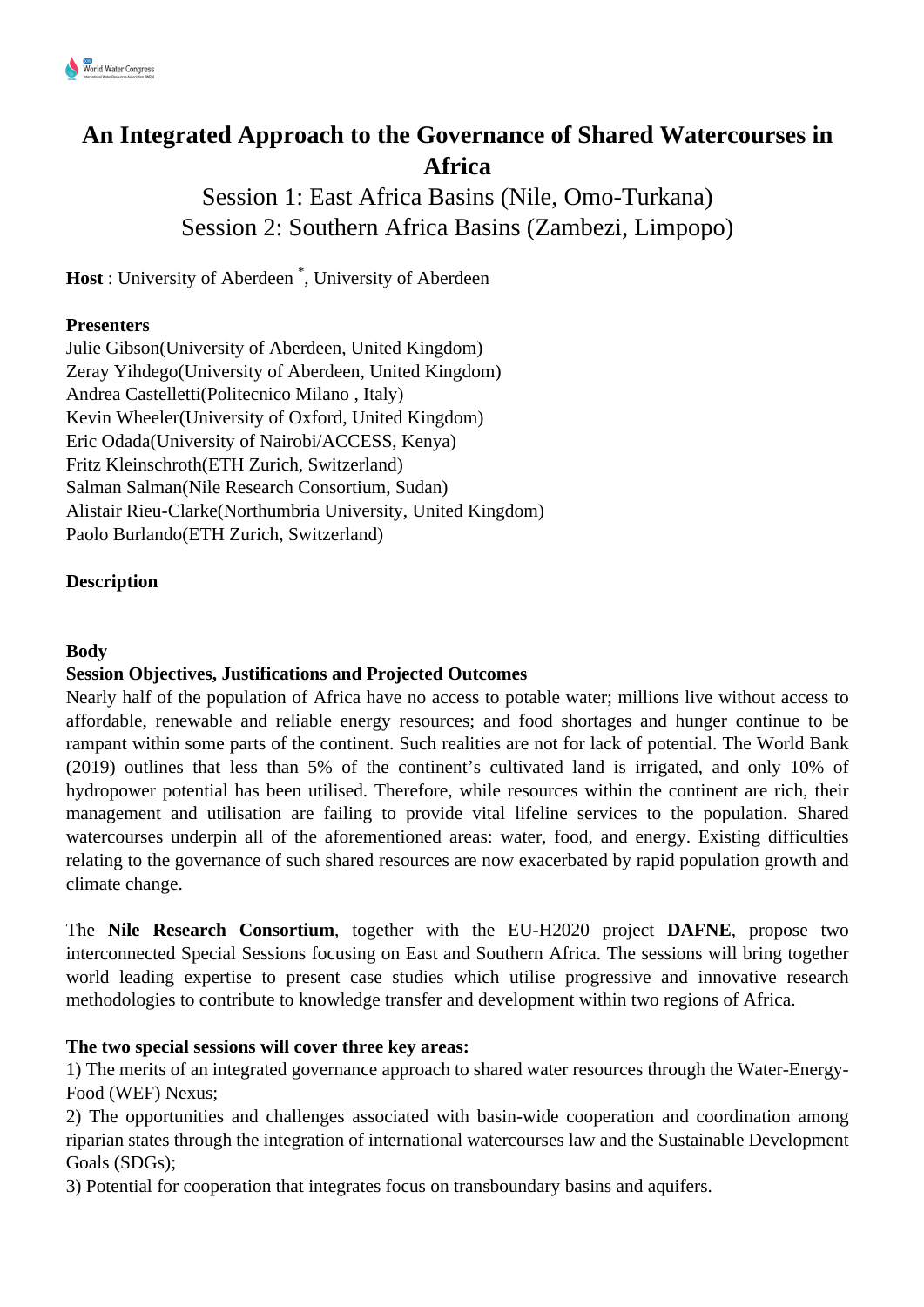The sessions will discuss these key areas using transboundary case studies of the Omo-Turkana and Nile within Eastern Africa and the Zambezi and Limpopo within Southern Africa. They will draw on research which has taken place within major research projects, providing innovative methodologies and demonstrating up-to-date findings from work on the ground.

The **Omo-Turkana**, shared by Ethiopia and Kenya, has no legally binding framework to sustainably and equitably manage the shared resource. Yet, the basin is rapidly developing, bringing the need for benefitsharing and cooperation as a result of major irrigation and hydropower schemes put in place upstream. Scholarship which analyses such developments exists at extremes of support or opposition, leaving a deficit of objective assessment relating to the merits and risks for the basin.

Cooperation in the **Nile** basin has increased significantly in the last decade. Riparian states have recognised the principle of equitable and reasonable use through establishment of the Nile Basin Initiative (NBI) and the Cooperative Framework Agreement (CFA). However, Sudan and Egypt opposed the CFA for not guarantying their 'historic' Nile water use. While scholars agree that a new legal order based upon contemporary international water law has been established in the Basin, its implementation remains contentious.

The **Zambezi** river basin has an emerging collaborative framework at regional and basin levels, primarily through the Zambezi Watercourse Commission (ZAMCOM) which is working to coordinate the management of the watercourse across all riparian states. Attempts have been made to ensure that water governance is conducted in a manner which is integrated across a number of sectors; namely through Integrated Water Resource Management (IWRM). Yet, difficulties with implementation of such frameworks remain.

The **Limpopo**, shared by four southern African countries, is an example of a closed basin in which the main stem and key tributaries routinely run dry for large portions of the year. Similar to several other shared watercourses in the region, basin-wide cooperation has emerged and grown incrementally in the 21st century. There remains considerable need to further enhance cooperation and, in particular, to build on strides towards conjunctive management of both surface and groundwater in the basin.

#### **How the Session will be organised and by whom**

Two 90 minutes special sessions are proposed. The length of each presentation will be altered depending on the final number of speakers but is expected to be 15 minutes. Presentations will be followed by panel discussion and interaction with the audience.

#### **Session 1: East African Basins**

1) G. Trombetta. M. Giuliani, and A. Castelletti, Politecnico Milano, '*Exploring multisectoral synergies and trade-offs in dam filling in transboundary river basins: a case study in the Nile'* 

2) Z.Yihdego & J.Gibson, '*Benefit-sharing and frameworks for cooperative transboundary governance in the Omo-Turkana'*

3) K. Wheeler, M. Basheer, G. Abdo and J. Hall, University of Oxford, University of Manchester, University of Khartoum, '*Supporting transboundary planning through flexible modelling frameworks: Multi-year drought management for the Nile River Basin'*

4) University of Nairobi/ACCESS, '*Assessment of Vulnerability of Water Resources to Environmental Change in Africa: River Basin Approach'*